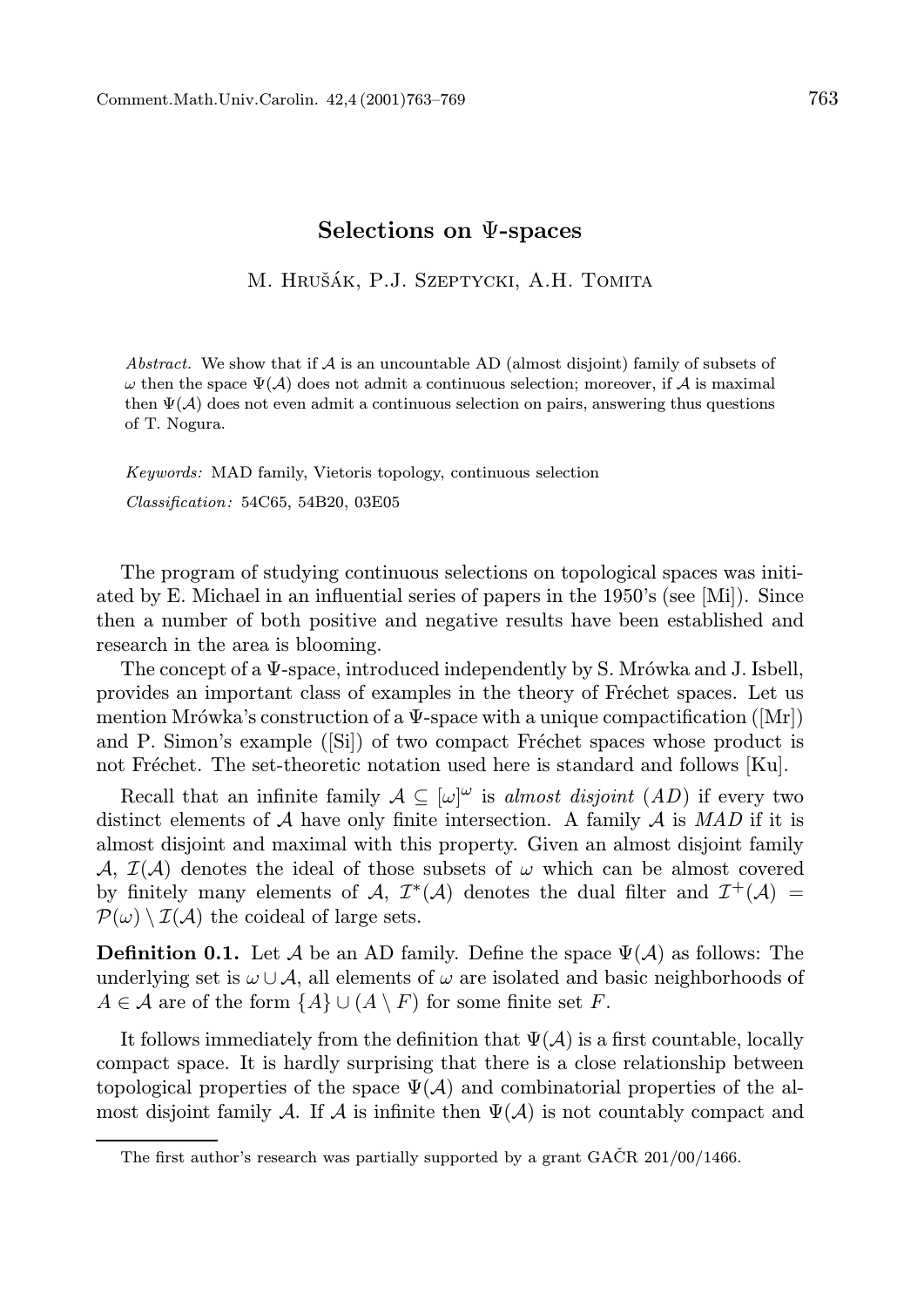$\Psi(A)$  is pseudocompact (contains no infinite discrete family of open subsets) if and only if A is a MAD family.

The hyperspace of a space X (denoted by  $\exp(X)$ ) consists of all closed nonempty subsets of X. There are many ways to define a topology on  $\exp(X)$  the standard (and most useful) being the Vietoris topology generated by sets of the form:

$$
\langle U_0, \dots, U_{n-1} \rangle = \{ F \in \exp(X) : F \subseteq \bigcup_{i < n} U_i \text{ and } F \cap U_i \neq \emptyset \text{ for every } i < n \}
$$

where  $U_0, \ldots, U_{n-1}$  are nonempty open subsets of X. Let  $[X]^2$  denote the set of (unordered) pairs of elements of X. If X is a  $T_1$ -space then we consider  $[X]^2$  as a subspace of  $exp(X)$  equipped with the Vietoris topology.

**Definition 0.2.** A space X admits a selection if there exists a continuous  $\phi$ :  $\exp(X) \longrightarrow X$  such that  $\phi(F) \in F$  for every  $F \in \exp(X)$ . Similarly, X has a weak selection if there exists a continuous  $\phi : [X]^2 \longrightarrow X$  such that  $\phi(\lbrace x, y \rbrace) \in \lbrace x, y \rbrace$ for every pair  $\{x, y\}$  of elements of X.

Note that the existence of a weak selection is equivalent to the existence of a continuous function  $\varphi: X^2 \longrightarrow X$  such that  $\varphi((x, y)) = \varphi((y, x)) \in \{x, y\}$ , where  $X^2$  is given the product topology.

T. Nogura has asked the natural question whether  $\Psi(\mathcal{A})$  admits a selection for some (any) MAD family  $\mathcal A$ . We answer this question in the negative by proving:

**Theorem 0.3.** The space  $\Psi(\mathcal{A})$  does not have a weak selection for any maximal almost disjoint family A.

It should be mentioned here that this theorem was proved independently by G. Artico, U. Marconi, J. Pelant, L. Rotter and M. Tkachenko in [A&al]. In fact, it follows directly from a much stronger theorem proved in [A&al].

Here we also show that

**Theorem 0.4.** If X is regular, separable and contains an uncountable closed discrete set, then X does not admit a continuous selection.

from which it directly follows that  $\Psi(\mathcal{A})$  does not admit a continuous selection for any uncountable almost disjoint family A.

We offer our thanks to Salvador Garcia-Ferreira for communicating the question to us and to Jan Pelant for detecting and filling a gap in a preliminary draft of this note.

## I. Proofs of the main theorems

Our proof of Theorem 0.3 is based on a Ramsey theoretic property of the coideal  $\mathcal{I}^+(\mathcal{A})$ . Recall that if  $f: [\omega]^2 \longrightarrow 2$  is a coloring of pairs into two colors,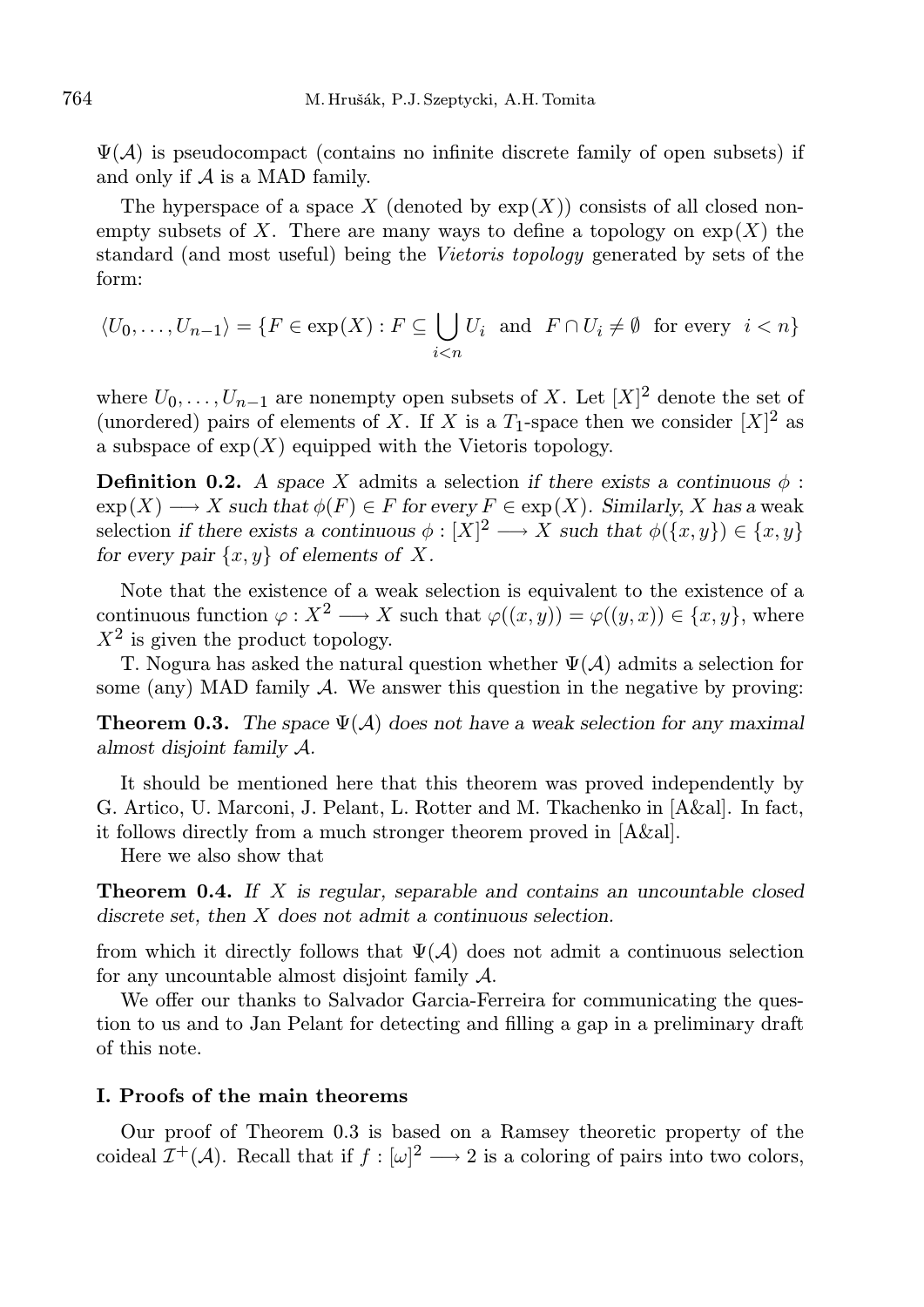then a set  $A \subseteq \omega$  is f-homogeneous if  $|f([A]^2)| = 1$ , in other words, if all pairs of elements of A are colored by the same color. The famous Ramsey Theorem states that for any coloring  $f$  there is an infinite  $f$ -homogeneous set. The following crucial lemma is well known in set-theoretic circles (see also [BDS]):

**Lemma I.1** ([Ma]). For every MAD family  $A$  and every decreasing sequence  $\{X_i : i \in \omega\} \subseteq \mathcal{I}^+(\mathcal{A})$  there is an  $X \in \mathcal{I}^+(\mathcal{A})$  such that  $X \setminus i \subseteq \bigcap_{j \leq i} X_j$  for every  $i \in X$ .

**Lemma I.2.** Let A be a MAD family and let  $f : [\omega]^2 \longrightarrow 2$ . Then there exists an f-homogeneous set B such that  $B \in \mathcal{I}^+(\mathcal{A})$ .

PROOF: Extend the filter  $\mathcal{I}^*(\mathcal{A}) = \langle \{ \omega \setminus A : A \in \mathcal{A} \} \rangle$  to an ultrafilter U. We will construct an f-homogeneous set using this ultrafilter. Let  $g : \omega \longrightarrow 2$  be such that  $X_n = \{m \in \omega : f(\{n, m\}) = g(n)\} \in \mathcal{U}$ . Note that  $X_n \in \mathcal{I}^+(\mathcal{A})$ . By previous lemma, there is an  $X \in \mathcal{I}^+(\mathcal{A})$  such that  $X \setminus n \subseteq \bigcap_{i \leq n} X_i$ , for every  $n \in X$ . Let  $B(i) = \{n \in X : g(n) = i\}$  for  $i \in 2$ . As  $X = B(0) \cup B(1)$ , there exists  $i \in 2$  such that  $B(i) \in \mathcal{I}^+(\mathcal{A})$ . The set  $B = B(i)$  is the desired f-homogeneous subset.  $\square$ 

PROOF OF THEOREM 0.3: The proof proceeds by contradiction. Assume that  $\phi$ :  $[\Psi(\mathcal{A})]^2 \longrightarrow \Psi(\mathcal{A})$  is a weak selection. Consider  $\phi \restriction [\omega]^2$  and define  $f : [\omega]^2 \longrightarrow 2$ by:

$$
f(\lbrace n,m \rbrace) = 0 \text{ if and only if } \phi(\lbrace n,m \rbrace) = \min\lbrace n,m \rbrace.
$$

By Lemma I.2 there is a  $B \in \mathcal{I}^+(\mathcal{A})$  which is f-homogeneous. Let  $A_0$ ,  $A_1$  be distinct elements of A such that  $B \cap A_i$  is infinite for both  $i < 2$ . We will show that  $\phi$  is not continuous at  $\{A_0, A_1\}$ . Assume that  $\phi(\{A_0, A_1\}) = A_0$ . It suffices to show that the image of any open neighborhood of  $\{A_0, A_1\}$  is not contained in  ${A_0} \cup A_0$ , a neighborhood of  $A_0$ .

Suppose U is a neighborhood of  $\{A_0, A_1\}$ . Then U contains  $V = \langle \{A_0\} \cup (A_0 \setminus A_1] \rangle$ k),  $\{A_1\} \cup (A_1 \setminus k)$  for some  $k \in \omega$ .

Suppose that  $f([B]^2) = 0$ . Let  $n > k$  be such that  $n \in (A_1 \cap B) \setminus A_0$  and  $m > n$  such that  $m \in (A_0 \cap B) \setminus A_1$ . Then  $\{n, m\} \in V$  and  $\phi(\{n, m\}) = n \notin A_0$ . On the other hand, if  $f([B]^2) = 1$ , let  $n > k$  be such that  $n \in (A_0 \cap B) \setminus A_1$  and  $m > n$  such that  $m \in (A_1 \cap B) \setminus A_0$ . Then  $\{n, m\} \in V$  and  $\phi(\{n, m\}) = m \notin A_0$ . Therefore,  $\phi''U \nsubseteq \{A_0\} \cup A_0$ .

PROOF OF THEOREM 0.4: Let X be a separable regular space and let A be an uncountable closed discrete subset of  $X$ , without loss of generality without isolated points. By way of contradiction assume that  $\phi : \exp(X) \to X$  is a continuous selection. Define an enumeration

$$
A = \{a_{\alpha} : \alpha < \lambda\}
$$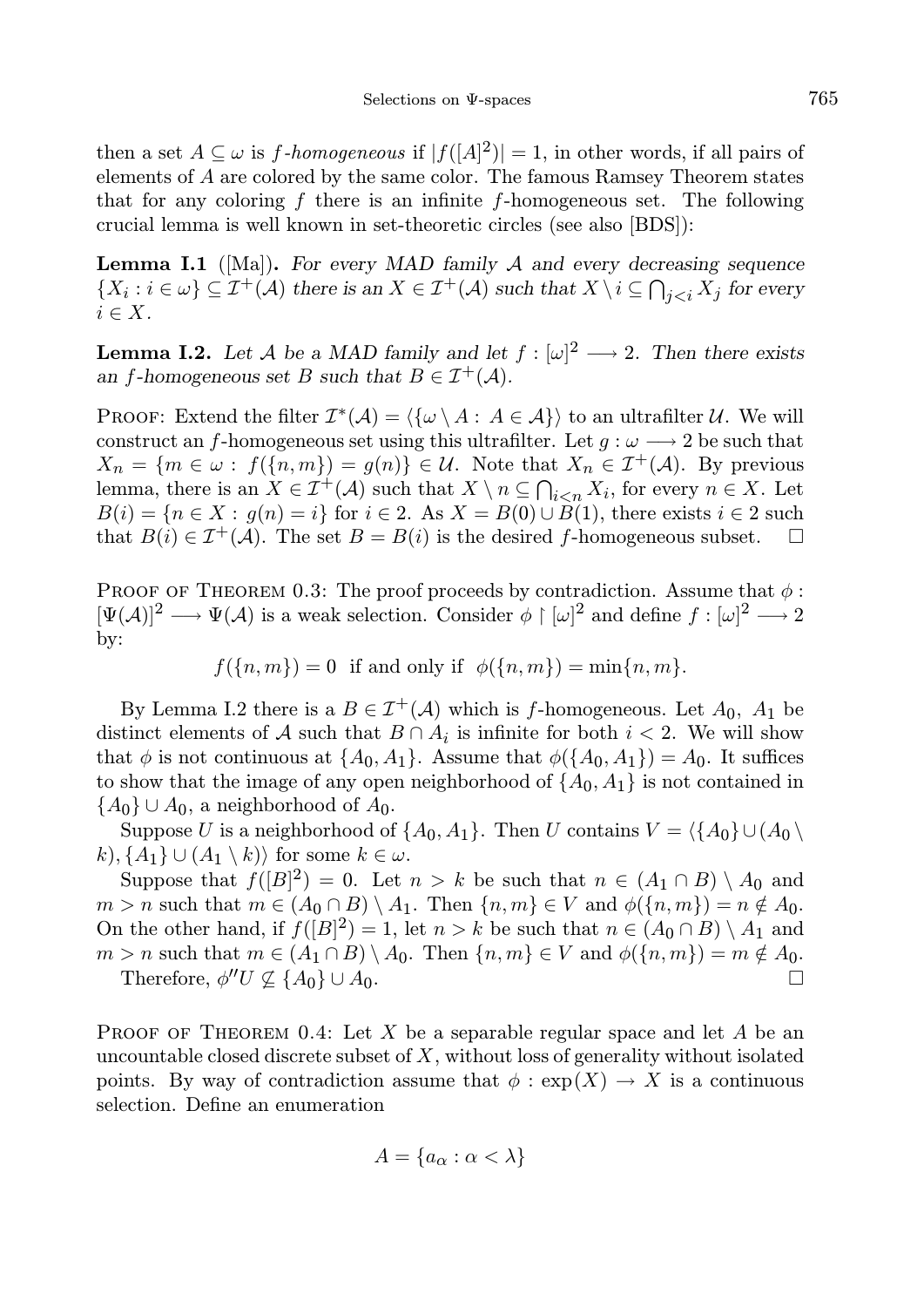by letting  $a_0 = \phi(A)$  and  $a_\alpha = \phi(A_\alpha)$  where

$$
A_{\alpha} = A \setminus \{a_{\beta} : \beta < \alpha\}.
$$

Fix open neighborhoods  $O_{\alpha}$  of each  $a_{\alpha}$  such that

$$
\overline{O_{\alpha}} \cap A = \{a_{\alpha}\}.
$$

By continuity, for each  $\alpha$ ,  $\phi^{-1}(O_{\alpha})$  is an open set in  $\exp(X)$  containing  $A_{\alpha}$ . So, by definition of the Vietoris topology on  $exp(X)$ , there are  $m_{\alpha} \in \omega$  and open sets  $U_{\alpha}^{n}$ ,  $n < m_{\alpha}$ , such that

$$
A_{\alpha} \in \langle U_{\alpha}^n : n < m_{\alpha} \rangle \subseteq \phi^{-1}(O_{\alpha}).
$$

Therefore,  $A_{\alpha} \subseteq \bigcup_{n \leq m_{\alpha}} U_{\alpha}^{n}$  and  $A_{\alpha} \cap U_{\alpha}^{n} \neq \emptyset$  for each  $n < m_{\alpha}$ . By shrinking the  $U_{\alpha}^{n}$ 's we may assume that

- (a)  $U_{\alpha}^0 \subseteq O_{\alpha}$  for each  $\alpha < \lambda$ .
- (b)  $\overline{O_{\alpha}} \cap \bigcup_{0 \leq n \leq m_{\alpha}} U_{\alpha}^{n} = \emptyset.$

Therefore, as  $\langle U_{\alpha}^n : n \langle m_{\alpha} \rangle \subseteq \phi^{-1}(O_{\alpha}),$  we have

(c) For each  $F \in [X]^{< \aleph_0}$  if  $F \in \langle U^n_\alpha : n \langle m_\alpha \rangle$  then  $\phi(F) \in F \cap U^0_\alpha$ .

Using that  $X$  is separable, fix  $D$  to be a countable dense subset of  $X$ .

**Claim.** There is  $F \in [D]^{< \aleph_0}$ , and  $\alpha < \beta < \lambda$  such that

- (d)  $F \cap U^n_\alpha \neq \emptyset$  for each  $n < m_\alpha$ ; (e)  $F \cap U_{\beta}^n \neq \emptyset$  for each  $n < m_{\beta}$ ; (f)  $F \subseteq (\bigcup_{n < m_\alpha} U_\alpha^n) \cap (\bigcup_{n < m_\beta} U_\beta^n);$
- (g)  $(F \cap U_\alpha^0) \cap (F \cap U_\beta^0) = \emptyset.$

First note that the Claim leads to a contradiction. Namely, by (b),  $\phi(F) \in$  $U^0_\alpha \cap U^0_\beta$  but by (g) this is impossible. Thus, proving the Claim will complete the proof of the theorem.

To this end let, for each  $\alpha$ ,

$$
V_{\alpha} = \bigcup_{0 < n < m_{\alpha}} U_{\alpha}^n.
$$

Then  $U_{\alpha}^0 \cap V_{\alpha} = \emptyset$  by (a) and (b). As D is countable, there is an uncountable set  $J \subset \omega_1$  and a finite set  $G \subset D$  such that

$$
\forall \alpha \in J \,\forall n, \ 0 < n < m_\alpha \; : \; G \cap U^n_\alpha \neq \emptyset \,\, \& \, \, G \subset V_\alpha.
$$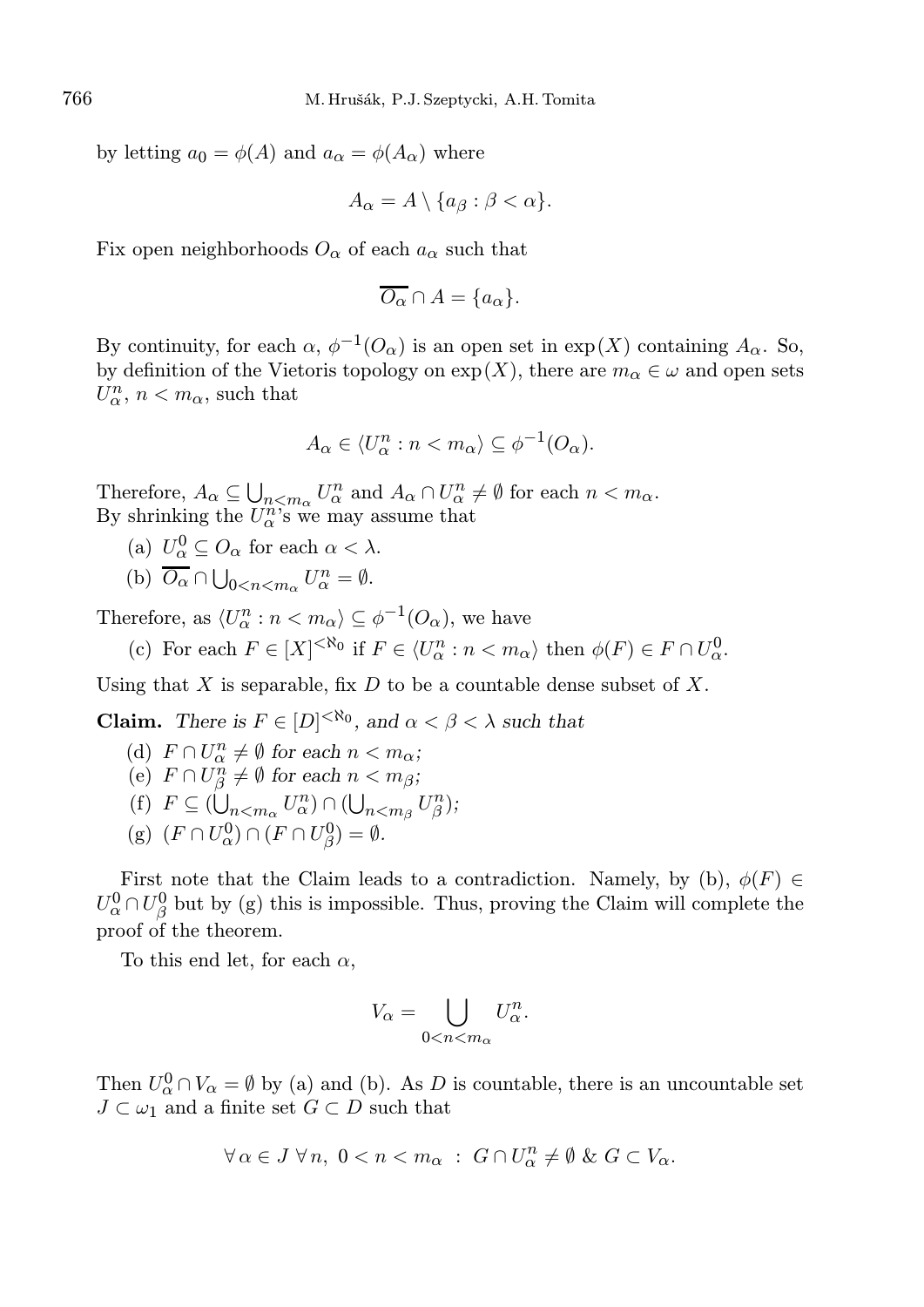Let  $\{\delta_{\alpha} : \alpha \in \omega_1\}$  be an increasing enumeration of J.

For each  $\alpha \in J$  let

$$
D_{\alpha+1} = D \cap U^0_{\delta_{\alpha+1}} \cap V_{\delta_{\alpha}}.
$$

Note that each  $D_{\alpha+1}$  is a nonempty subset of  $D$   $(a_{\delta_{\alpha+1}} \in U^0_{\delta_{\alpha+1}} \cap V_{\delta_{\alpha}})$  and  $a_{\delta_{\alpha+1}}$  is not isolated). Therefore  $\{D_{\alpha+1} : \alpha < \omega_1\}$  is not pairwise disjoint. So we may fix successor ordinals  $\alpha < \beta < \omega_1$  such that

$$
U^0_{\delta_{\alpha}} \cap V_{\delta_{\beta}} \neq \emptyset.
$$

Let  $k_0 \in D \cap U_{\delta_{\alpha}}^0 \cap V_{\delta_{\beta}}$ . As  $D \cap U_{\delta_{\beta}}^0 \cap V_{\delta_{\alpha}} \neq \emptyset$  (recall that  $a_{\delta_{\beta}} \in V_{\delta_{\alpha}}$  as  $V_{\delta_{\alpha}}$  is an open set containing  $A_{\delta_{\alpha}+1}$  and  $a_{\delta_{\beta}} \in A_{\delta_{\alpha}+1}$ , we may choose  $k_1 \in D \cap U^0_{\delta_{\beta}} \cap V_{\delta_{\alpha}}$ . Now define  $F = G \cup \{k_0, k_1\}.$ 

Notice that  $F \cap U_{\delta_{\alpha}}^0 = \{k_0\}$  and  $F \cap U_{\delta_{\beta}}^0 = \{k_1\}$ , thus F satisfies (g). It is clear that F satisfies the other conclusions of the Claim.

## II. Concluding remarks

The proof of Theorem 0.3 is similar to the proof of the following proposition due to E. van Douwen ([vD1]).

**Proposition II.1** (van Douwen). If  $X$  is a countably compact, not sequentially compact space, then X does not have a weak selection. In particular, it does not admit a continuous selection.

A natural question arises as to for which almost disjoint families  $\Psi(\mathcal{A})$  admits a weak selection. Obviously, if A is a countable almost disjoint family, then  $\Psi(\mathcal{A})$ is homeomorphic to an ordinal hence admits a continuous selection. For the proof of Theorem 0.3 we, in fact, only needed that  $A$  is *somewhere MAD*, i.e. there is an  $X \in \mathcal{I}^+(\mathcal{A})$  such that for every infinite  $Y \subseteq X$  there is an  $A \in \mathcal{A}$  intersecting Y in an infinite set. If an AD family  $A$  is not somewhere MAD we say that  $A$  is nowhere MAD. Note that the one-point compactification of the locally compact space  $\Psi(\mathcal{A})$  is Fréchet if and only if  $\mathcal{A}$  is nowhere MAD (see e.g. [vD2]).

We will show that for some, but not all, uncountable nowhere MAD families  $\mathcal{A}, \Psi(\mathcal{A})$  does admit a weak selection.

**Example II.2.** There is an uncountable almost disjoint family A such that  $\Psi(\mathcal{A})$ admits a weak selection.

PROOF: Identify  $\omega$  with  $2<sup>{\omega}</sup>$  — the set of all finite sequences of 0's and 1's. For every  $f \in 2^{\omega}$  let  $A_f = \{f \mid n : n \in \omega\}$ . Let  $\mathcal{A} = \{A_f : f \in 2^{\omega}\}$ . For  $s, t \in 2^{<\omega} \cup 2^{\omega}$ let  $\Delta_{s,t} = \min\{n \in \omega : s(n) \neq t(n)\}\$ . Of course,  $\Delta_{s,t}$  is not well-defined if  $s \subseteq t$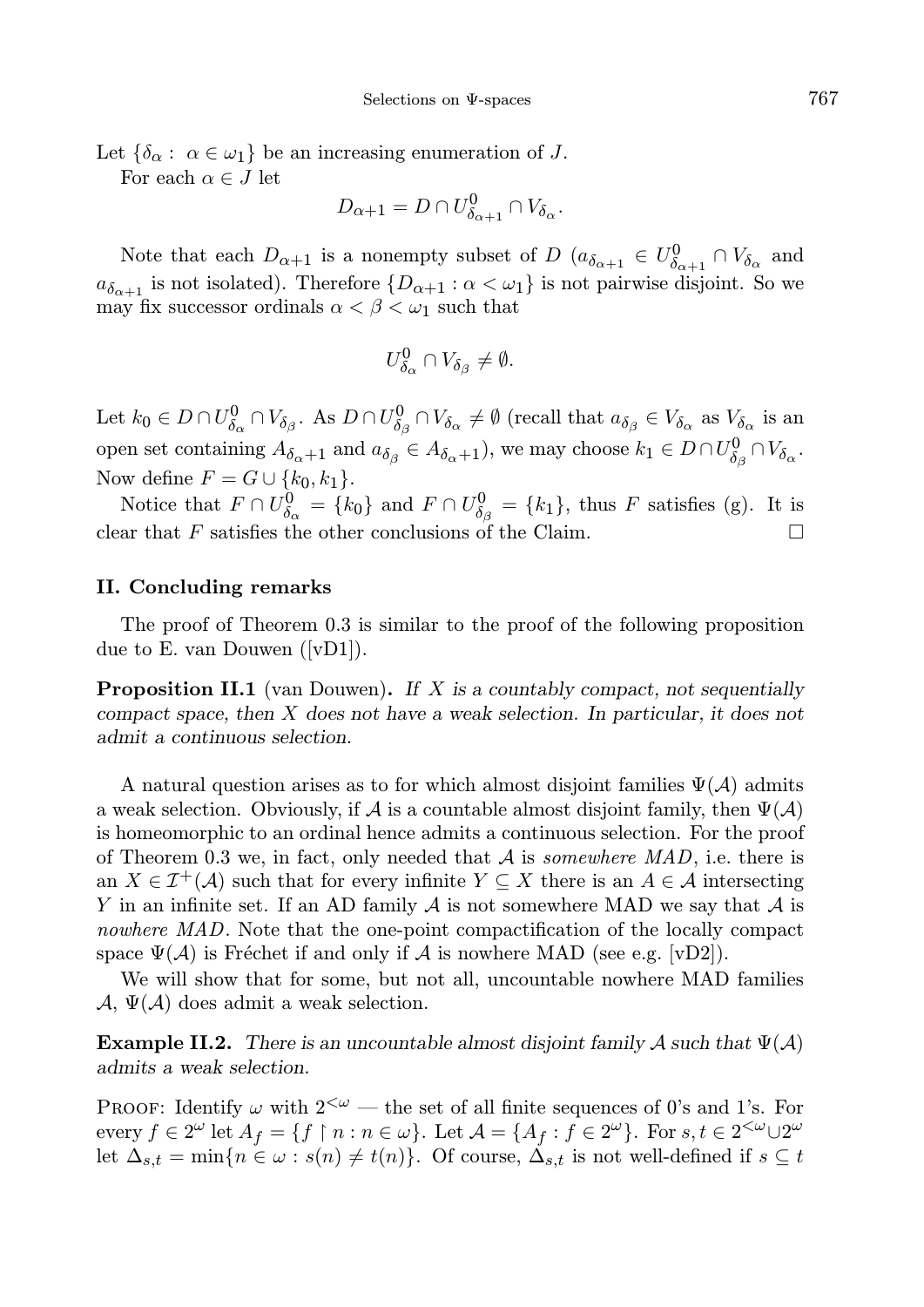or  $t \subseteq s$ . Define an ordering on  $\Psi(\mathcal{A})$  by:

$$
x \le y \text{ if } \begin{cases} x, y \in 2^{<\omega} \text{ and } (x \subseteq y \text{ or } x(\Delta_{x,y}) < y(\Delta_{x,y})), \\ x \in 2^{<\omega}, y = A_f \text{ and } (x \subseteq f \text{ or } x(\Delta_{x,f}) < f(\Delta_{x,f})), \\ x = A_f, y \in 2^{<\omega} \text{ and } f(\Delta_{y,f}) < y(\Delta_{y,f}), \\ x = A_f, y = A_g \text{ and } (f = g \text{ or } f(\Delta_{f,g}) < g(\Delta_{f,g})). \end{cases}
$$

The ordering  $\leq$  is a linear order on  $\Psi(\mathcal{A})$  and the usual topology on  $\Psi(\mathcal{A})$  is finer than the interval topology induced by  $\leq$ . It is easy to verify that putting

$$
\phi(\{x, y\}) = x
$$
 if and only if  $x \le y$ 

defines a continuous weak selection for  $\Psi(\mathcal{A})$ .

On the other hand:

Proposition II.3. There are nowhere MAD families whose Ψ-spaces do not have a weak selection.

**PROOF:** Let  $\mathcal A$  be the almost disjoint family  $\mathcal A$  from Example II.2. Note that  $\mathcal A$ is a nowhere MAD family of size c.

Enumerate all  $f:[\omega]^2\longrightarrow 2$  as  $\{f_\alpha:\alpha<\mathfrak{c}\}$  and enumerate  $\mathcal A$  as  $\{A_\alpha:\alpha\in\mathfrak{c}\}.$ For every  $\alpha < \mathfrak{c}$ , find an infinite  $f_{\alpha}$ -homogeneous subset  $C_{\alpha}$  of  $A_{\alpha}$  and split it into two infinite pieces  $C_{\alpha}^0$  and  $C_{\alpha}^1$ . Let  $A_{\alpha}^0 = C_{\alpha}^0$  and  $A_{\alpha}^1 = A_{\alpha} \setminus C_{\alpha}^0$ . Let  $\mathcal{B} = \{A^0_{\alpha}, A^1_{\alpha} : \alpha < \mathfrak{c}\}\.$  Now, the proof of Theorem 0.3 goes through, so  $\Psi(\mathcal{B})$ does not have a weak selection, and  $\mathcal{I}(\mathcal{B}) = \mathcal{I}(\mathcal{A})$ , so  $\mathcal{B}$  is nowhere MAD.

Corollary II.4. There is a separable scattered compact Fréchet space without a weak selection.

PROOF: Let X be a one-point compactification of  $\Psi(\mathcal{A})$  without a weak selection, where  $A$  is nowhere MAD. Then  $X$  is compact, Fréchet and scattered, and does not have a weak selection since  $\Psi(\mathcal{A})$  does not admit one.

As pointed out by the referee this follows directly from a result of J. van Mill and E. Wattel (see [vMW]) where they proved that a compact space admits a weak selection if and only if it is orderable.

## **REFERENCES**

- [A&al] G. Artico, U. Marconi, J. Pelant, L. Rotter and M. Tkachenko, Selections and suborderability, preprint.
- [BDS] Balcar B., Dočkálková J., Simon P., Almost disjoint families of countable sets, Colloq. Math. Soc. János Bolyai, Finite and Infinite Sets 37 (1984), 59–88.
- [vD1] van Douwen E.K., Mappings from hyperspaces and convergent sequences, Topology Appl. 34 (1990), 35–45.